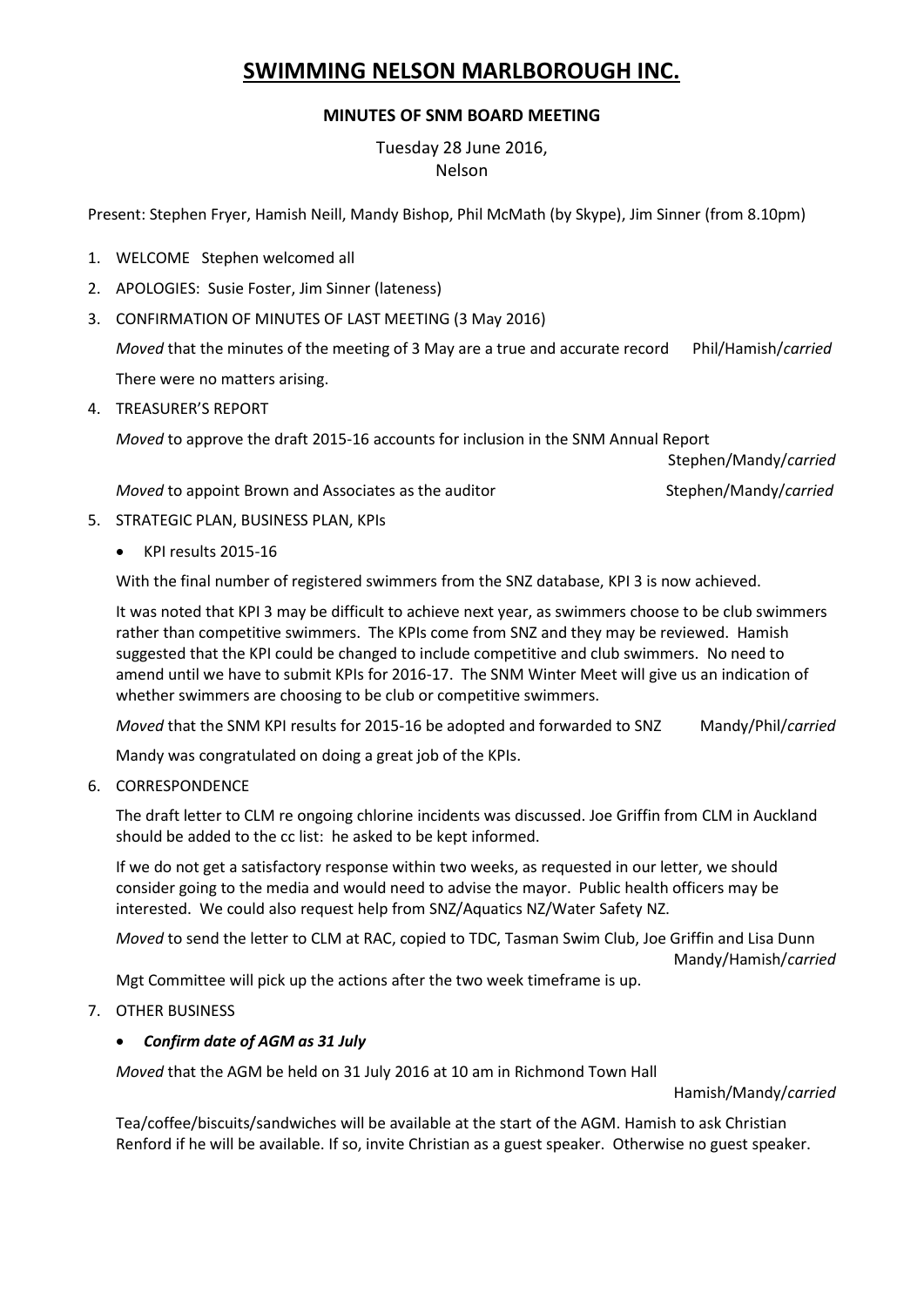Mandy advised that she is happy to remain on the Board & Mgt Committee, but also happy to stand aside if someone else is keen to stand. No additional nominations have been received so no need for further action at this time.

## *Approve swim calendar with changes*

Jim advised that no comments were received to the proposed swap of the Blenheim meet on 27 August with a Nelson South meet on 17 September and adding a Blenheim meet on 15 October.

*Moved* to approve the revised swim calendar as submitted in Registrar's report (copy attached as Appendix to these minutes) Jim/Phil/*carried*

*Moved* to approve expenditure of US\$59 to purchase an upgrade to TM 8.0 Jim/Hamish/*carried*

# *Consider change in wording regarding equipment levy*

*Moved* to approve the following revised wording for the touchpad levy and that this be added to the Standing Orders:

SNM shall levy clubs an equipment levy of \$5 per year for every competitive and club swimmer who is registered at any time during the swimming year, effective starting the 2016-17 swimming year

Phil/Mandy/*carried*

### *Top up for Swimmers Fund*

*Moved* that we top up the swimmers fund with \$1000 for the 2015-16 year Jim/Mandy/*carried* 

There was some discussion about ways to supplement the fund on an ongoing basis. Could get a corporate sponsor to support the swimmers fund?

Should comment at the AGM that this top up is not intended to set a precedent, but we can afford to do it this year.

### *SNZ fees for Voting Technical Officials*

*Moved* for SNM to pay the SNZ registration fees for Voting Technical Officials for 2016-17

Jim/Hamish/*carried*

### *Makos Zonal Committee*

Other South Island regions support the establishment of a Makos Zonal Committee. Now we need to appoint our representative to the committee, and invite the Committee to develop the terms of reference for the regions to approve.

### *Moved* to

- (i) appoint Hamish Neill as the SNM representative on the Makos Zonal Committee
- (ii) invite the other regions to appoint their representatives
- (iii) invite the Committee to determine a terms of reference for approval by the regions
- (iv) authorise the Committee to determine the Makos selection meet(s) for the Zonal Competition
- (v) offer to host the first meeting by teleconference or video

Jim/Mandy/*carried*

Jim and Lorraine are happy to help set up the meeting.

### *Belsham Trophy*

The criterion for the Belsham Trophy has been changed to the highest number of FINA points in a single swim. Open water swimming is now on the SNZ calendar, is an Olympic event and has FINA points (at least for 5000 m). However, Jim has been unable to find a FINA points calculator for 10000 m times.

The Board agreed that in principle the Belsham Trophy should include all events (pool and open water). Jim to ask Lesley Huckins whether there are FINA points for 10000 m, and if so, how to apply the criteria.

NEXT BOARD MEETING - 30 August 2016 (usually 4<sup>th</sup> Tues of every other month) Meeting closed at 8:45 pm